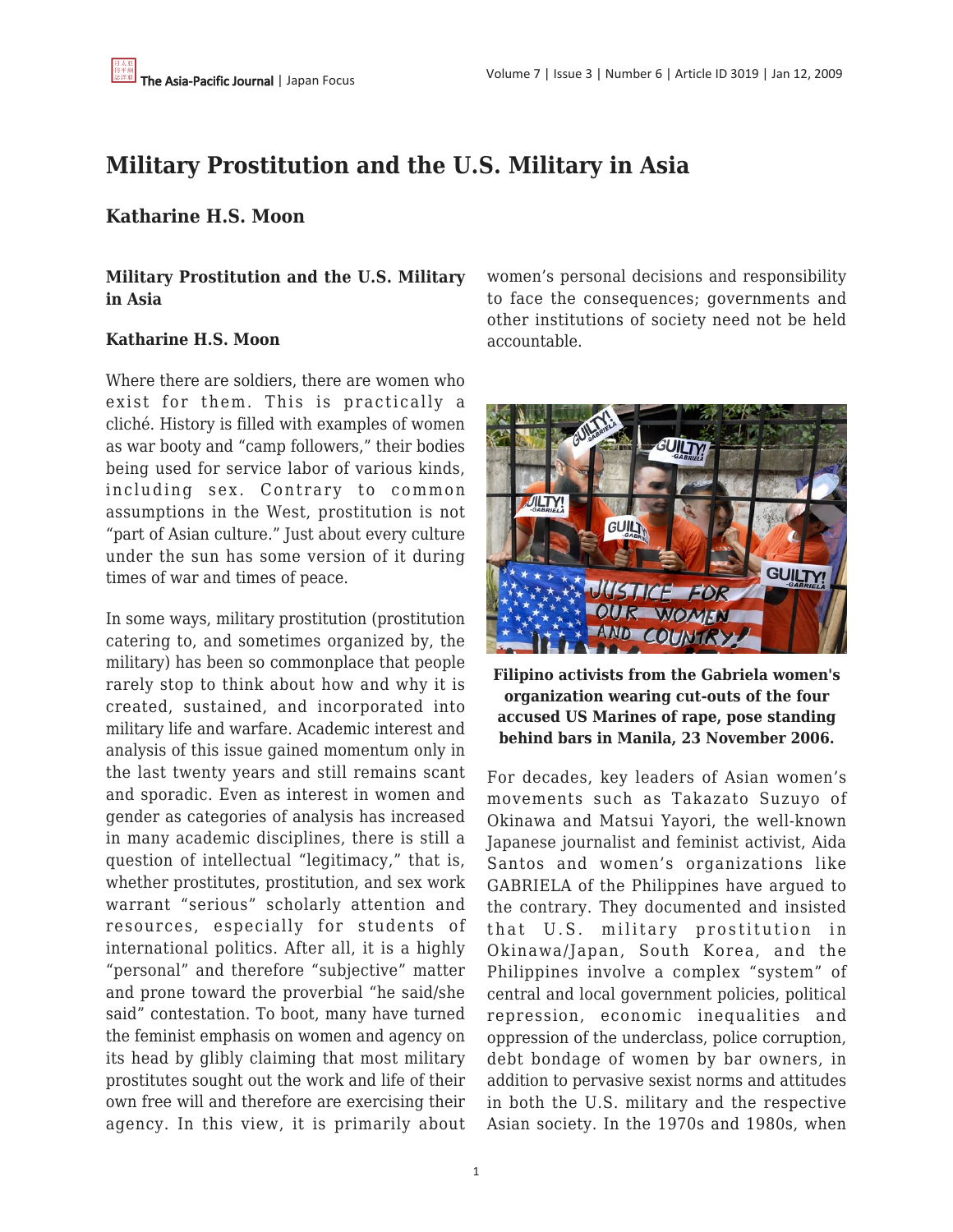Asian feminists raised these connections, they tended to fault patriarchal and sexist values together with power inequalities emanating from them and the economic and political disparities among nations.

Such individuals and organizations also emphasized the compromised sovereignty of their own governments in relationship with the more powerful U.S. government and military, resulting in the compromised rights and dignity of the Korean, Okinawan, Filipina and other women who "serviced" American military (male) personnel. Aida Santos, a long-time activist opposing U.S. military bases in the Philippines (and later the Visiting Forces Agreement) wrote in the early 1990s that in the Philippines, "[r]acism and sexism are now seen as a fulcrum in the issue of national sovereignty."[1] Such activists made the case that the personal is indeed political and international. [2] "Olongapo Rose," a 1988 documentary film by the British Broadcasting Corporation about U.S. military prostitution in the Philippines graphically depicts the various political, economic, cultural, and racial "systems" at work.

Even under authoritarian rule in the 1970s, Filipinas did not hesitate to speak up and campaign nationally and internationally against the Philippines authorities and the U.S. military for abetting and condoning the physical, sexual, and economic exploitation and violence against women who worked in the R&R industry along Olongapo and Subic Bay, where U.S. forces had been stationed until the early 1990s. But in Korea, even progressive activists of the 1970s and 1980s, who fought against military dictatorship, labor repression, and the violation of human rights overlooked military prostitution as a political issue. For one, they had their plates full, challenging the Park Chung Hee and Chun Doo Hwan regimes. Second, as much as some activists criticized the dominant role of the United States in the alliance relationship, others were loath to attack a fundamental institution that safeguarded Korean security. Of course, the legal system was stacked against them. With the National Security Law squarely in place, critics of the U.S. military or the alliance could be thrown into prison, tortured, or killed. Third, military prostitutes were so beneath the political radar screen of most progressives because the women themselves were viewed as "dirty," lowest of the low, and "tainted" because they slept with foreign soldiers. A highly puritanical and moralistic sense of ethnonationalism among most Koreans had exiled Korean military prostitutes from the larger Korean society and political arena. It is common knowledge among military prostitutes and their advocates that the formers' family often disowned them upon learning of their "shameful" lives.

But in 1988, Yu Boknim, a Korean democracy activist, and Faye Moon, an American missionary and social activist became mavericks even among progressive dissidents by paying attention to the plight of the Korean gijichon (camptown) women. Together with the assistance of a handful of student activists and the financial support of some Protestant churches, they established Durebang (My Sister's Place) in 1988 as a counseling center, shelter, and later bakery (to generate income for older women who had left the sex business and younger women who wanted to get out). But despite their efforts to raise awareness of the relationship between the presence of U.S. bases and the growth of this underclass of women and their Amerasian children, most of Korean society continued to ignore the women and their needs. Rather, Yu and Moon found increasing solidarity with their activist counterparts from the Philippines, Okinawa/Japan, and the United States as women began to organize around issues of sexual violence and slavery, militarism, and human rights in the Asia-Pacific.

Currently, military prostitution in Korea has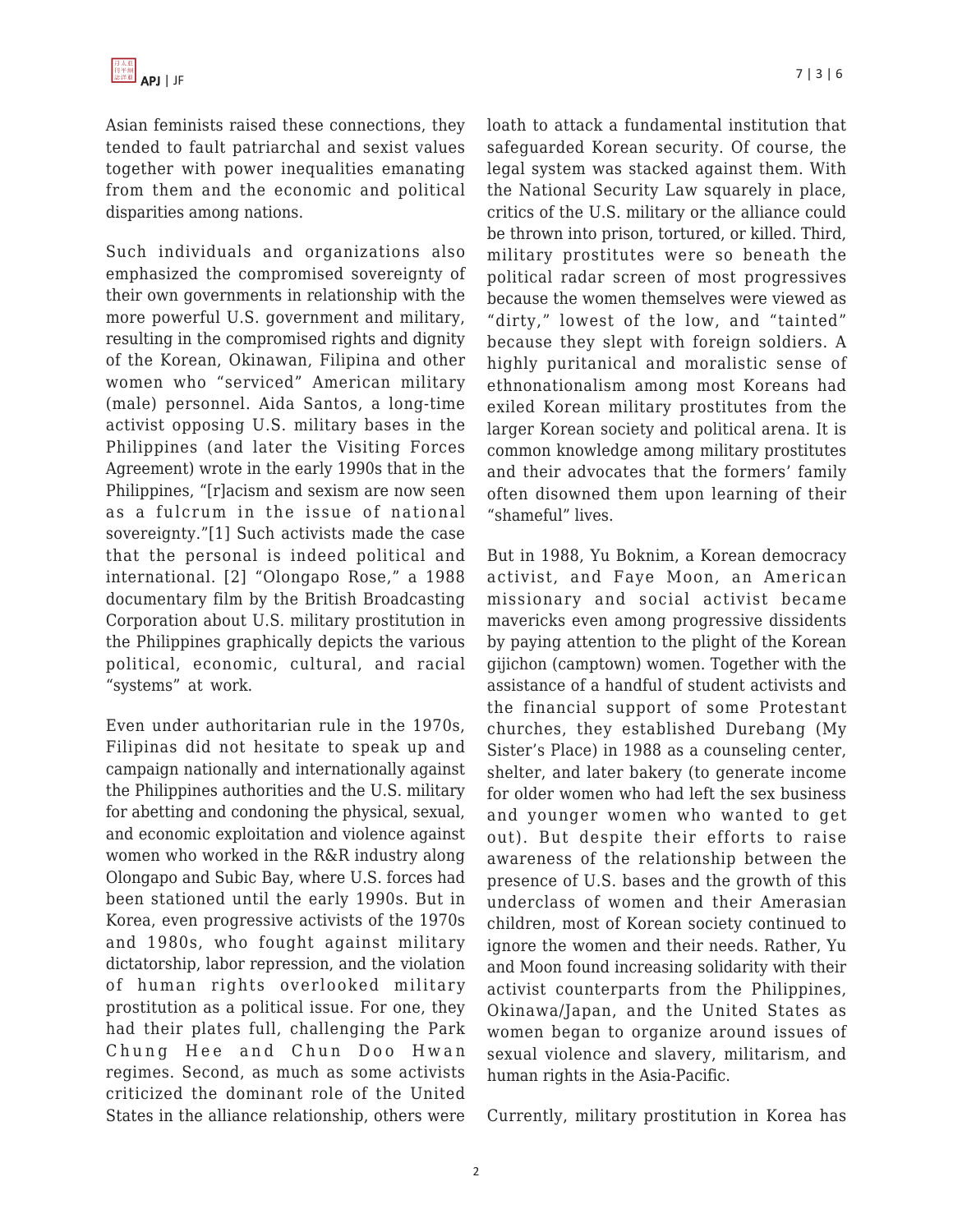been transformed in line with global economic and migration trends. Foreign nationals, primarily from the Philippines and the former Soviet Union, have become the majority of sexproviders and "entertainers" for the U.S. troops. Young Korean women, with better education and economic and social opportunities than their mothers or grandmothers, are not available for such work. And they are not as easily duped by traffickers. In a more complex, globalized and multicultural sex industry environment, however, political and legal accountability for various problems and conflicts that both the prostitutes and the servicemen encounter become even more difficult to understand and more difficult for activists to target effectively. Nevertheless, on a day-to-day basis, hardworking advocacy organizations on behalf of the women, such as Saewoomtuh, continue to offer shelter, counseling, and health and legal assistance to the best of their ability.



**Kids at Amerasian transit center, Ho Chi Minh City, 1992**

So, if military prostitution around U.S. bases in Asia has been an institution found wherever US forces are stationed since the mid- $20^{th}$ century—including, in addition to Japan, Okinawa, South Korea and the Philippines, Thailand, Taiwan, the Pacific Islands and many others—and individual activists and concerned organizations have labored to raise political and societal awareness of this issue, why has it reached the pages of the [New York](http://www.nytimes.com/2009/01/08/world/asia/08korea.html) [Times—](http://www.nytimes.com/2009/01/08/world/asia/08korea.html)through the Korean case—only in 2009? The answer lies in a gradual evolution of international and domestic developments that has created some opening for the issue of military prostitution in Korea to become more public.



### **Bae, a former prostitute who worked near US military bases in South Korea. Photo Jean Chung**

For starters, the concept of "women's human rights" and the practice of generating norms and codifying laws have become popularized and prioritized only since the 1990s. Feminist activism on such matters has been around longer, but the "mainstreaming" of women's human rights is relatively new, with emphasis on the urgency of addressing violence against women, human trafficking, and gender-based economic inequalities.

In East Asia, various regional networks and cooperation among women's organizations have facilitated the exchange of information about military and civilian forms of prostitution and a wider audience than was available in each national community. The "comfort women" movement, which demanded official apologies, historical accountability, and compensation from the Japanese government for the sexual violence committed against Korean and other women by Japanese troops during the Pacific War, helped shed light on political abuses long regarded as "private" mishaps. Moreover, the social movement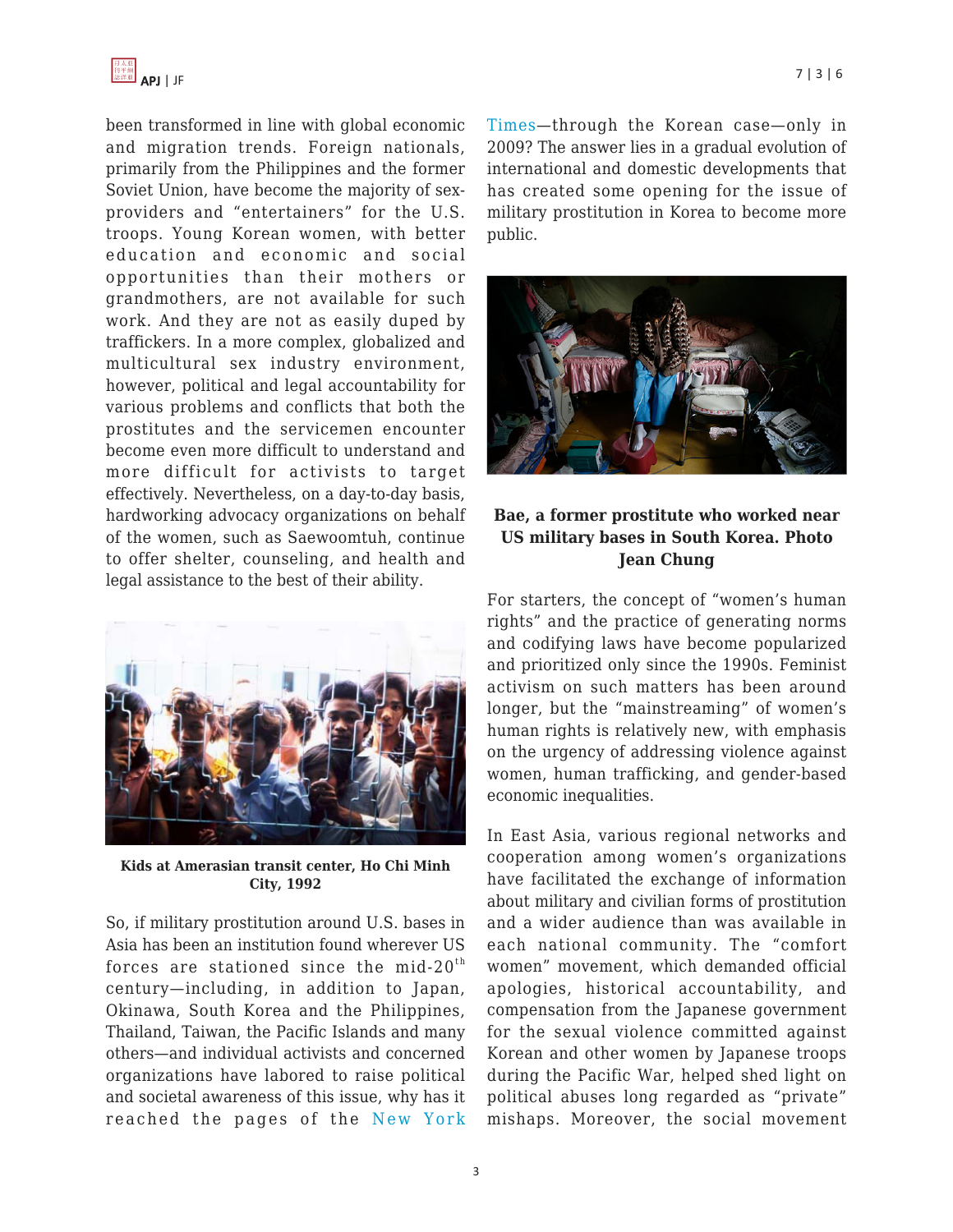around former Japanese "comfort women" had overshadowed advocacy efforts on behalf of the U.S. military prostitutes. The survivors of Japanese sex slavery were older than the survivors of military prostitution, making the claims of the former more urgent. But more than that, activists in the Korean comfort women movement and many of the survivors themselves generally shunned even a remote association with U.S. military prostitutes because the latter were deemed to have freely and willingly sold their bodies. [3] The comfort women movement gained international legitimacy and stature partly because the former victims were viewed as innocents who had been forcibly violated. Nevertheless, the surviving comfort women have faced continuing skepticism about their innocence and purity from the Japanese right.



**South Korean former comfort women and students shout slogans during a rally demanding full compensation and apology in front of the Japanese embassy in Seoul, January 2005.**

But with the comfort women issue having achieved some gains since the Korean movement for redress took off in the early

1990s—Japanese apology, albeit wishy-washy under former Prime Minister Abe Shinzo,[4] private compensation from Japan, support by the United Nations apparatus and numerous NGOs, and most recently, the passage of the nonbinding U.S. House Resolution 121 that called upon the Japanese government to apologize for its sexual enslavement of women during World War II—there is a bit more political space that former military prostitutes might share. It should be noted that the women who desire to seek apology and compensation from the Korean government and the U.S. military are themselves elderly, ill, frail, and without much time left to their lives. They now feel their own urgency to get their life stories out and to claim recognition and redress for their sacrifices.

Additionally, individual incidents of violence against women in U.S. military camptowns, which have been common through the decades of the U.S. presence in Asia, have gained broader attention in these societies since the 1990s. In Korea, the egregious murder of Yun Geumi by a U.S. serviceman in October, 1992 [5] was not unique in terms of the degree of abuse and brutality. But it catalyzed local camptown consciousness about the disproportionate burdens that the villages and towns housing U.S. bases in Korea have borne for decades. And it became a call to action for a small group of Korean progressives to organize on behalf of Korean civilians living and working near the bases. The National Campaign for Eradication of Crimes by U.S. Troops in Korea, which eventually became the leading organization that scrutinizes and documents—and when necessary, mobilizes around—the actions of U.S. commands and the conduct of U.S. troops as they affect Korean civilians, was born in the aftermath of Yun's murder.[6] But for the most part, Yun's death remained a localized and politically contained issue in the early-mid-1990s.

In Japan, the highly publicized gang rape of a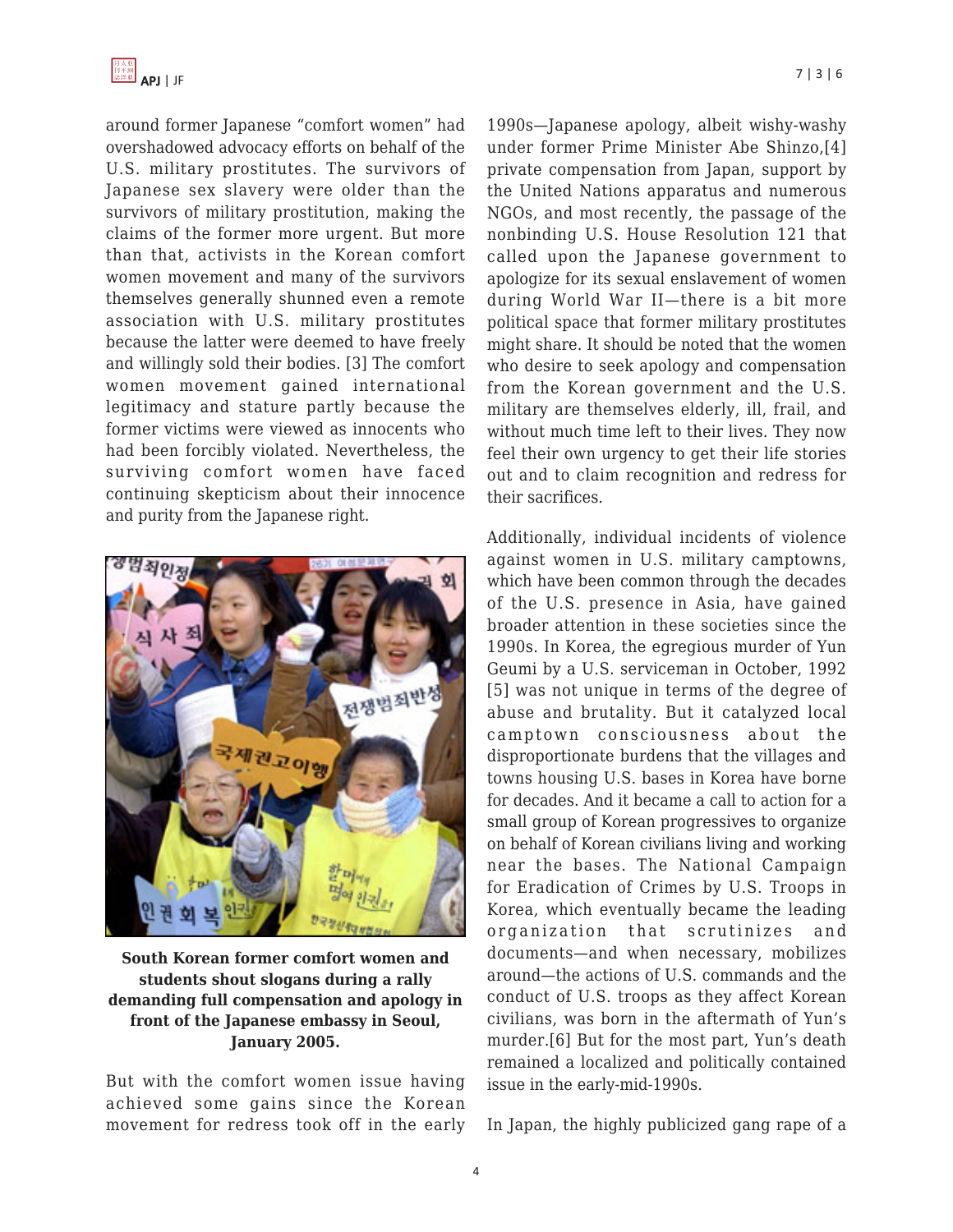

twelve-year-old Okinawan girl in 1995 by three U.S. Marines galvanized political activism and brought wider attention to military-related violence against women. Unlike the rape of the girl, Yun's murder did not itself spark a national debate about the presence and prerogatives of the U.S. forces or a crisis in the alliance relationship. On one level, the murder of a prostitute did not elicit as much public sympathy and ire as the rape of a school girl, which triggered action toward an Okinawan referendum on the bases and the establishment of the joint Japan-U.S. Special Action Committee on Okinawa "to reduce the burden on the people of Okinawa and thereby strengthen the Japan-US alliance."[7] For Koreans, the timing was not conducive to focusing on violence against camptown women because both Seoul and Washington were hipdeep in the first nuclear crisis concerning North Korea. Hammering out the Agreed Framework of 1994 was the major preoccupation of the United States regarding the Korean peninsula. In 1993-94, the Korean government itself had little interest and leverage to seek justice for a dead prostitute; it was fixated on not being left out of the negotiation process between Pyongyang and Washington. On another level, Korean civil society organizations were still in the process of forming and learning how to shape and adapt to the new political parameters that were being created in the aftermath of formal democratization in 1988. Making local politics and violence against women matter to the larger public and government after four decades to the contrary was new and challenging.



**Thousands rally in Chatan town to protest against crimes committed by U.S. troops and to demand a reduced U.S. military presence on Okinawa in March, 2008, after arrest of a**

**U.S. Marine on suspicion of raping a schoolgirl. The arrest sparked outrage and stirred memories of the 1995 rape of a 12 year-old girl that prompted huge anti-base protests.**

Okinawans, on the other hand, benefited from opportune timing. For one, a delegation of women representing peace and women's human rights groups had just returned from the 1995 UN Conference on Women in Beijing. They responded immediately upon learning of the rape by establishing organizations and mobilizing existing networks that were to become key players in regional and international activism addressing U.S. bases, violence against women, anti-militarism, and human rights for the next decade. The fact that Okinawa enjoyed a governor, Ota Masahide, who was bent on asserting new powers of local autonomy and challenging the central government's hegemony over Okinawa's land usage, economic and security arrangements was also instrumental. By contrast, Korea in 1992-93 had just begun to explore the process of decentralizing government, and at the time of the murder of Yun, autonomous local governments did not exist, and local residents' identity as a legitimate and effective political community was inchoate. Today, however, local administrative autonomy and residents' sense of empowerment and entitlement are quite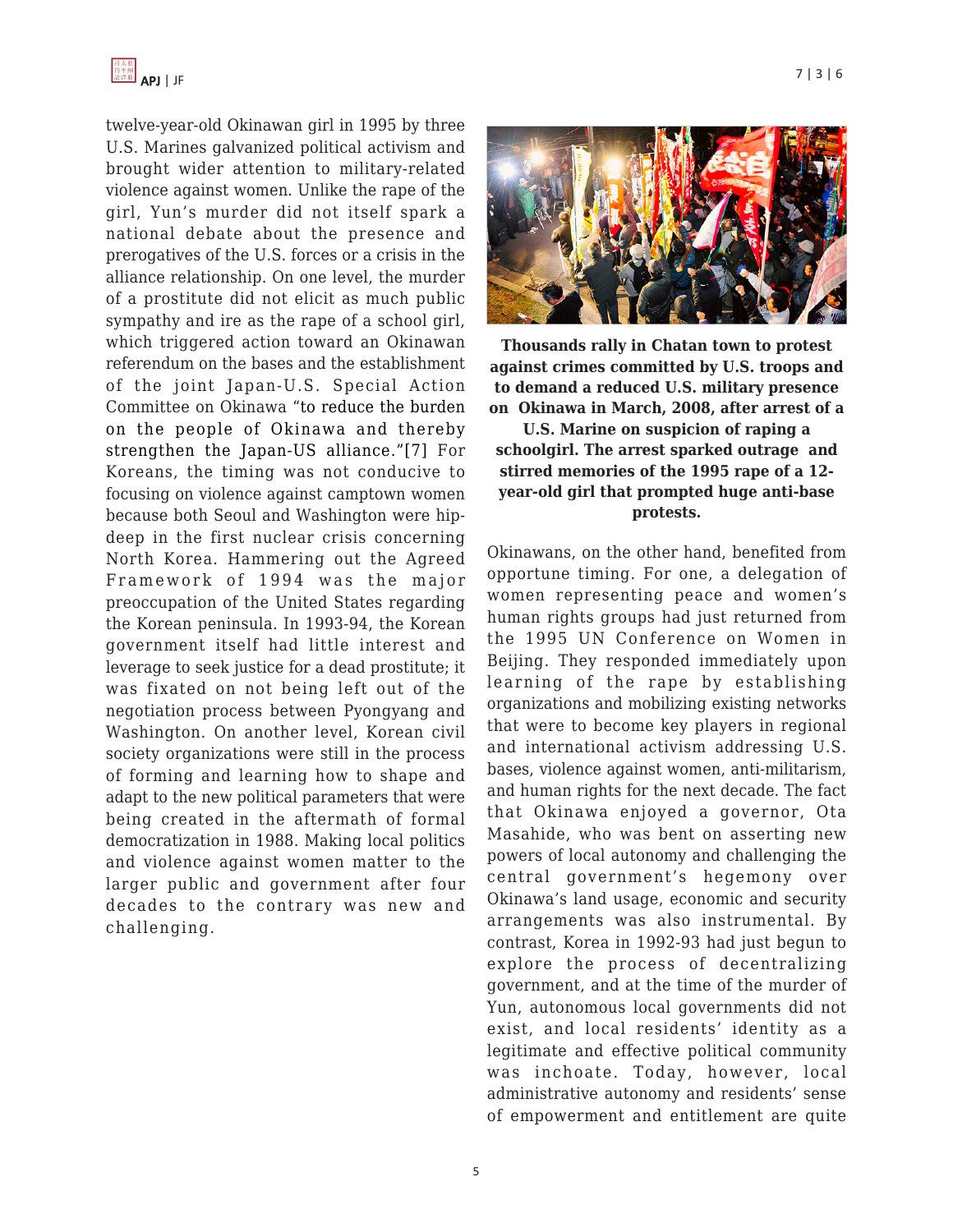robust. Social movements and opposition parties can and do make claims on the central government and criticize U.S. bases and U.S.- South Korean relations without fearing the repression that had prevailed for most of the history of the Korean republic.[8]

Internal factors within the United States also provide a context in which the older generation of Korean women who worked and lived as sex providers to the U.S. forces can claim official apology and compensation. Since the early-mid 1990s, international trafficking of human beings for sexual labor and other forms of abuse has been an official part of the U.S. policy agenda. The Clinton administration was particularly active in this regard, with the Department of State under Madeleine Albright playing a leading role. Furthermore, in 2000, the U.S. Congress passed the Victims of Trafficking and Violence Protection Act, which established new protections for women in the domestic sex industry who were willing to cooperate with law enforcement authorities to convict traffickers. The law also put the world on notice that the U.S. seeks to be a leader in preventing and combating human trafficking and mandated the State Department to issue annual status reports of various countries' efforts to fight trafficking.

Moreover, some members of the U.S. media have focused attention on the issue, Nicholas Kristof of the New York Times being the most prominent in recent years. But earlier in 2002, a FOX TV team had travelled to Korea to document the U.S. military's involvement in the Korean sex industry and in international trafficking of women. This created a big stir in Washington, prompting members of Congress to write to the then Secretary of Defense Donald Rumsfeld to investigate the situation in Korea and other overseas bases. The R&R/sex industry that long had been an integral part of the landscape and the person-to-person interactions between Americans and Koreans became exposed to the larger world and highly newsworthy.

The Pentagon indeed took congressional and media scrutiny seriously and mandated inspector generals to investigate and report on any connection between trafficking and the U.S. military. And in response, commands in Korea cracked down on servicemen and bars suspected of using trafficked women as "hostesses" and entertainers by putting them off limits for periods of time. The U.S. commands also waged public awareness campaigns through radio and periodic education sessions to warn its troops that it does not condone soldiers' association with prostitution and trafficking. The newspaper for the  $2<sup>nd</sup>$  Infantry Division, Indianhead, quoted Capt. Kent Bennett, 2nd Inf. Div. Preventive Medicine Officer that "'[p]rostitution and trafficking are demeaning acts toward women,'" and that by participating, "a Soldier is contributing to the enslavement of women and girls from all over the world."[9] The article also stated that the U.S. Department of Defense is pushing to change the Uniform Code of Military Justice so that "Soldiers who are found convicted of soliciting prostitution may be dishonorably discharged." These developments in the U.S. government and military reflect a new sensitivity and responsiveness to public scrutiny and pressures around military prostitution, but it is unclear to what extent institutional changes are systematically planned and enforced and whether the individual conduct of servicemen changes in the long run. These developments also point to a new vulnerability on the part of the U.S. military establishment. They can no longer avoid public oversight over a practice that soldiers and sailors took for granted as part of their "R&R" entitlement for a very long time. But U.S. military policy and behavioral changes that take place now and in the future would come too late for the women who had "serviced" American men in the past.

The domestic and international developments I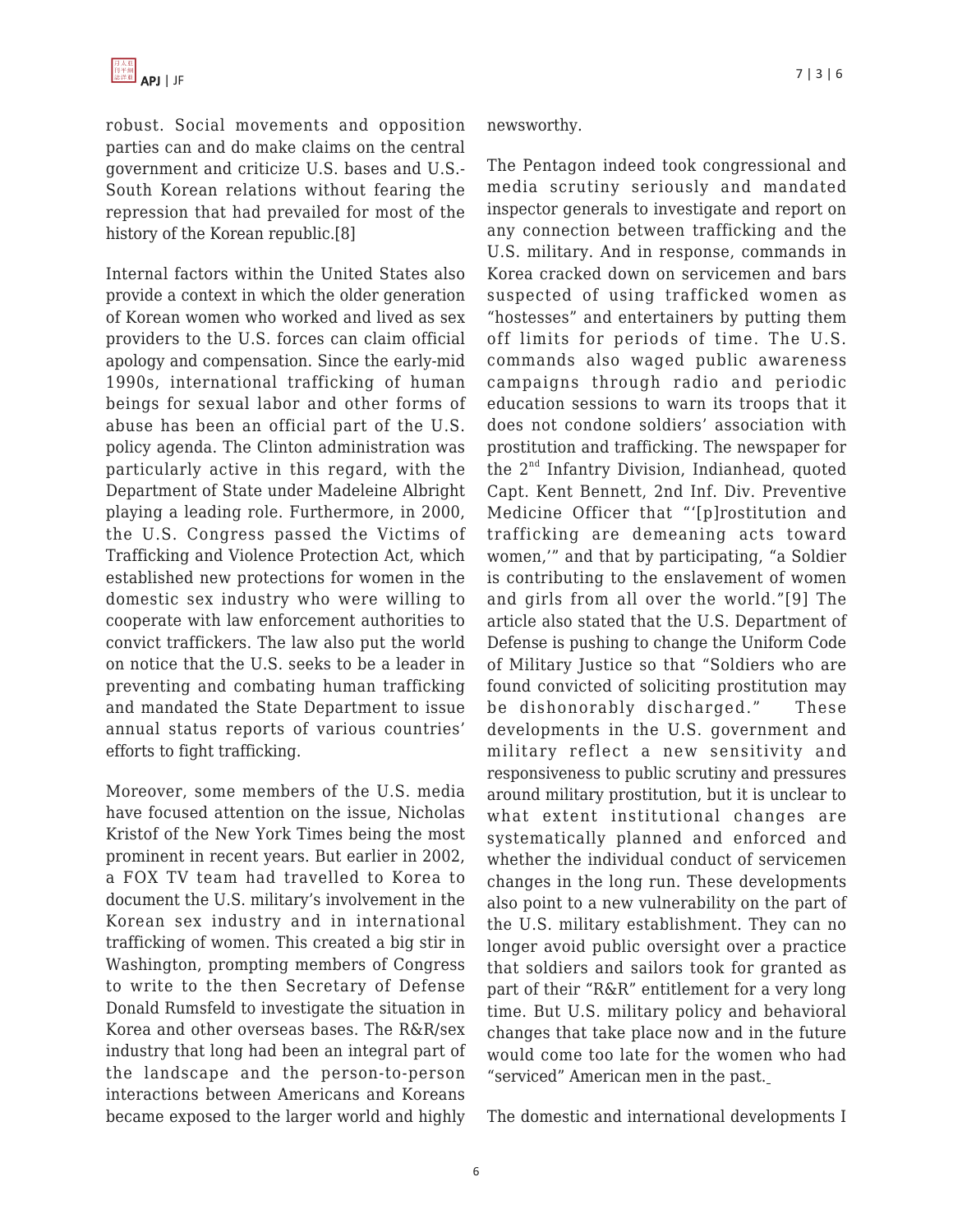describe above do matter in terms of whether issues like prostitution, trafficking, violence against women can find a political venue and audience. However, only the individuals who have experienced trafficking, prostitution, and violence can educate us about these conditions as lived realities. And it takes courage to come forward. The elderly women featured in the New York Times have decided that their time has come.

#### **Ex-Prostitutes Say South Korea and U.S. Enabled Sex Trade Near Bases**

# **CHOE SANG-HUN**

SEOUL, South Korea — South Korea has railed for years against the Japanese government's waffling over how much responsibility it bears for one of the ugliest chapters in its wartime history: the enslavement of women from Korea and elsewhere to work in brothels serving Japan's imperial army.

Now, a group of former prostitutes in South Korea have accused some of their country's former leaders of a different kind of abuse: encouraging them to have sex with the American soldiers who protected South Korea from North Korea. They also accuse past South Korean governments, and the United States military, of taking a direct hand in the sex trade from the 1960s through the 1980s, working together to build a testing and treatment system to ensure that prostitutes were diseasefree for American troops.

While the women have made no claims that they were coerced into prostitution by South Korean or American officials during those years, they accuse successive Korean governments of hypocrisy in calling for reparations from Japan while refusing to take a hard look at South Korea's own history.

"Our government was one big pimp for the U.S.

military," one of the women, Kim Ae-ran, 58, said in a recent interview.

Scholars on the issue say that the South Korean government was motivated in part by fears that the American military would leave, and that it wanted to do whatever it could to prevent that.

But the women suggest that the government also viewed them as commodities to be used to shore up the country's struggling economy in the decades after the Korean War. They say the government not only sponsored classes for them in basic English and etiquette — meant to help them sell themselves more effectively but also sent bureaucrats to praise them for earning dollars when South Korea was desperate for foreign currency.

"They urged us to sell as much as possible to the G.I.'s, praising us as 'dollar-earning patriots,' " Ms. Kim said.

The United States military, the scholars say, became involved in attempts to regulate the trade in so-called camp towns surrounding the bases because of worries about sexually transmitted diseases.

In one of the most incendiary claims, some women say that the American military police and South Korean officials regularly raided clubs from the 1960s through the 1980s looking for women who were thought to be spreading the diseases. They picked out the women using the number tags the women say the brothels forced them to wear so the soldiers could more easily identify their sex partners.

The Korean police would then detain the prostitutes who were thought to be ill, the women said, locking them up under guard in so-called monkey houses, where the windows had bars. There, the prostitutes were forced to take medications until they were well.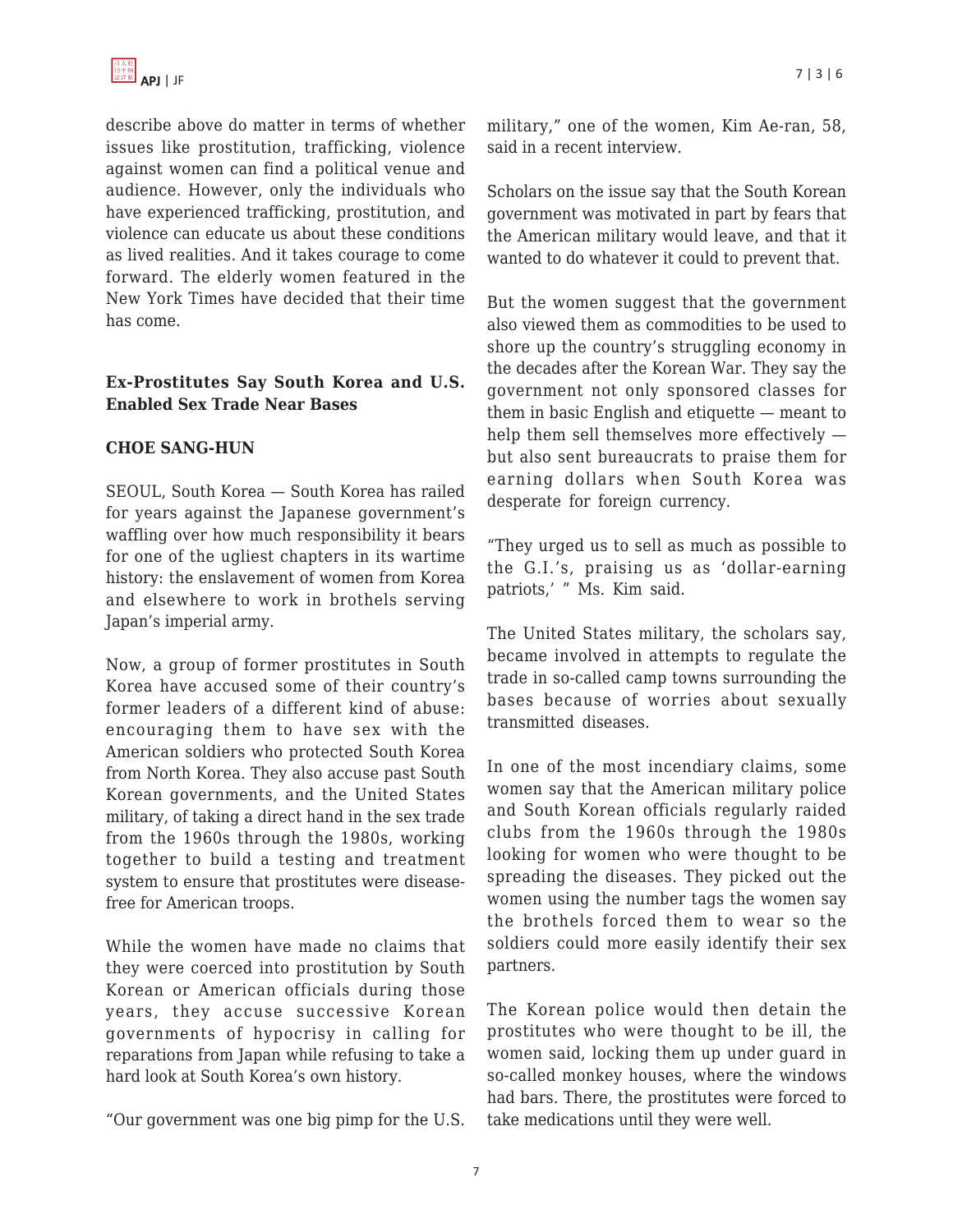The women, who are seeking compensation and an apology, have compared themselves to the so-called comfort women who have won widespread public sympathy for being forced into prostitution by the Japanese during World War II. Whether prostitutes by choice, need or coercion, the women say, they were all victims of government policies.

"If the question is, was there active government complicity, support of such camp town prostitution, yes, by both the Korean governments and the U.S. military," said Katharine H. S. Moon, a scholar who wrote about the women in her 1997 book, "Sex Among Allies."

The South Korean Ministry of Gender Equality, which handles women's issues, declined to comment on the former prostitutes' accusations. So did the American military command in Seoul, which responded with a general statement saying that the military "does not condone or support the illegal activities of human trafficking and prostitution."

The New York Times interviewed eight women who worked in brothels near American bases, and it reviewed South Korean and American documents. The documents do provide some support for many of the women's claims, though most are snapshots in time. The women maintain that the practices occurred over decades.

In some sense, the women's allegations are not surprising. It has been clear for decades that South Korea and the United States military tolerated prostitution near bases, even though selling sex is illegal in South Korea. Bars and brothels have long lined the streets of the neighborhoods surrounding American bases in South Korea, as is the case in the areas around military bases around the world.

But the women say few of their fellow citizens

know how deeply their government was involved in the trade in the camp towns.

The women received some support for their claims in 2006, from a former government official. In a television interview, the official, Kim Kee-joe, who was identified as having been a high-level liaison to the United States military, said, "Although we did not actively urge them to engage in prostitution, we, especially those from the county offices, did often tell them that it was not something bad for the country either."

Transcripts of parliamentary hearings also suggest that at least some South Korean leaders viewed prostitution as something of a necessity. In one exchange in 1960, two lawmakers urged the government to train a supply of prostitutes to meet what one called the "natural needs" of allied soldiers and prevent them from spending their dollars in Japan instead of South Korea. The deputy home minister at the time, Lee Sung-woo, replied that the government had made some improvements in the "supply of prostitutes" and the "recreational system" for American troops.

Both Mr. Kim and Ms. Moon back the women's assertions that the control of venereal disease was a driving factor for the two governments. They say the governments' coordination became especially pronounced as Korean fears about an American pullout increased after President Richard M. Nixon announced plans in 1969 to reduce the number of American troops in South Korea.

"The idea was to create an environment where the guests were treated well in the camp towns to discourage them from leaving," Mr. Kim said in the television interview.

Ms. Moon, a Wellesley College professor, said that the minutes of meetings between American military officials and Korean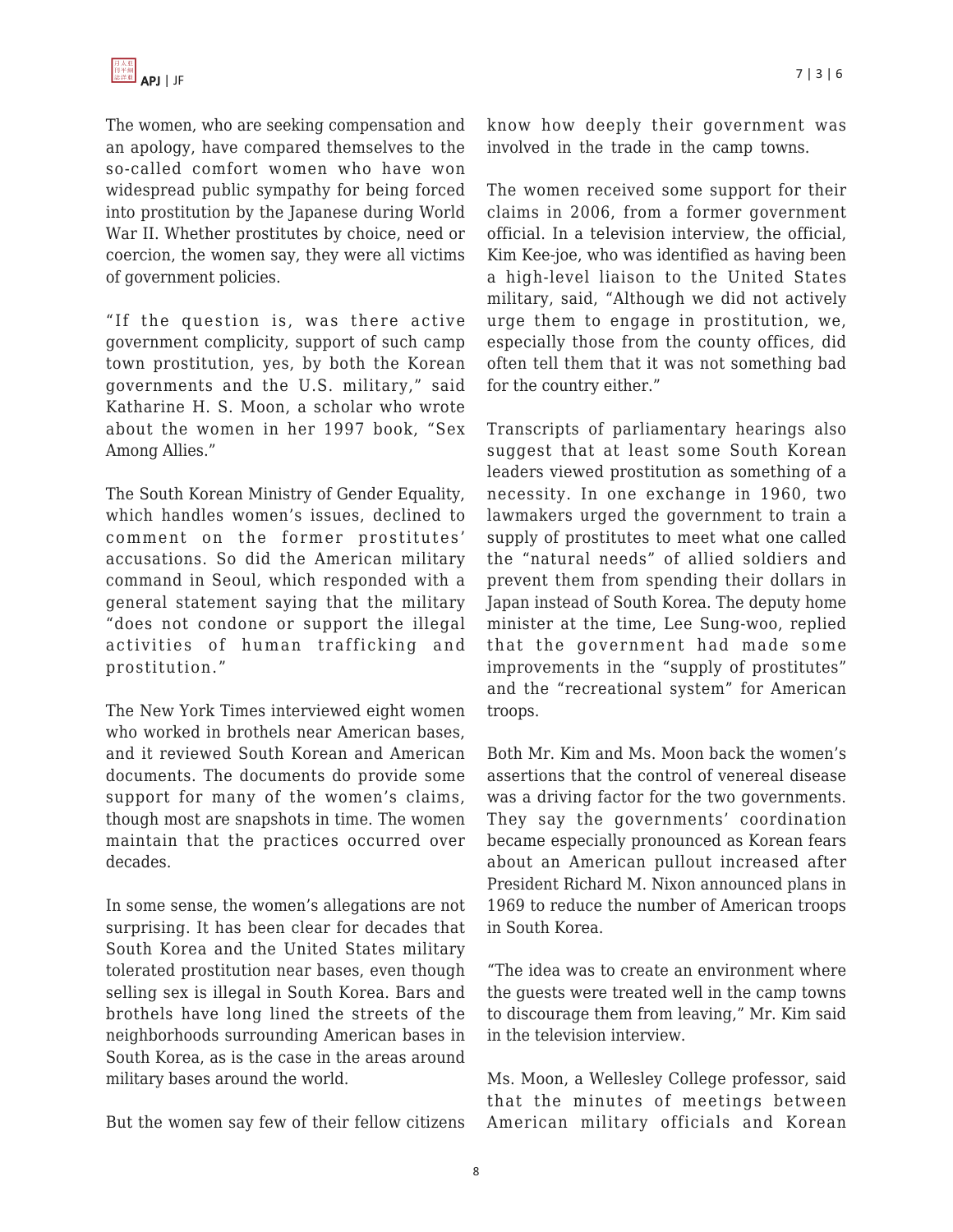

bureaucrats in the 1970s showed the lengths the two countries went to prevent epidemics. The minutes included recommendations to "isolate" women who were sick and ensure that they received treatment, government efforts to register prostitutes and require them to carry medical certification and a 1976 report about joint raids to apprehend prostitutes who were unregistered or failed to attend medical checkups.

These days, camp towns still exist, but as the Korean economy took off, women from the Philippines began replacing them.

Many former prostitutes live in the camp towns, isolated from mainstream society, which shuns them. Most are poor. Some are haunted by the memories of the mixed-race children they put up for adoption overseas.

Jeon, 71, who agreed to talk only if she was identified by just her surname, said she was an 18-year-old war orphan in 1956 when hunger drove her to Dongduchon, a camp town near the border with North Korea. She had a son in the 1960s, but she became convinced that he would have a better future in the United States and gave him up for adoption when he was 13.

About 10 years ago, her son, now an American soldier, returned to visit. She told him to forget her.

"I failed as a mother," said Ms. Jeon, who lives on welfare checks and the little cash she earns selling items she picks from other people's trash. "I have no right to depend on him now."

"The more I think about my life, the more I think women like me were the biggest sacrifice for my country's alliance with the Americans," she said. "Looking back, I think my body was not mine, but the government's and the U.S. military's."

This article appeared in The New York Times

on January 7, 2009.

Katharine H.S. Moon is Professor of Political Science at Wellesley College and the author of Sex Among Allies: Military Prostitution inU.S.-Korea Relations, Columbia University Press, 1997.

She wrote this article for The Asia-Pacific Journal: Japan Focus. Posted on January 17, 2009.

Recommended Citation: Katharine H.S. Moon, "Military Prostitution and the U.S. Military in Asia," The Asia-Pacific Journal, Vol. 3-6-09, January 17, 2009.

See Choe Sang-hun, "[Ex-Prostitutes Say South](http://www.nytimes.com/2009/01/08/world/asia/08korea.html) [Korea and U.S. Enabled Sex Trade Near](http://www.nytimes.com/2009/01/08/world/asia/08korea.html) [Bases,](http://www.nytimes.com/2009/01/08/world/asia/08korea.html)" The New York Times, January 7, 2009. **Notes:**

[1] Aida Santos, "Gathering the Dust: The Bases Issue in the Philippines," in Let the Good Times Roll, eds. Saundra Sturdevant and Brenda Stolzfus (New York: New Press, 1992) p. 40.

[2] Cynthia Enloe, Bananas, Beaches, and Bases: Making Feminist Sense of International Politics (Berkeley, CA: University of California Press, 2001).

[3] See Katharine H.S. Moon, "South Korean Movements against Militarized Sexual Labor," in Asian Survey (34:2), 1999.

[4] Norimitsu Onishi, ["Abe only partly](http://www.iht.com/articles/2007/04/29/news/abe.php) [successful in defusing 'comfort women'](http://www.iht.com/articles/2007/04/29/news/abe.php) [issue,"](http://www.iht.com/articles/2007/04/29/news/abe.php) International Herald Tribune, April 29, 2007. Access date: May 2, 2007.

[5]Yun Geumi's body was found "naked, bloody, and covered with bruises and